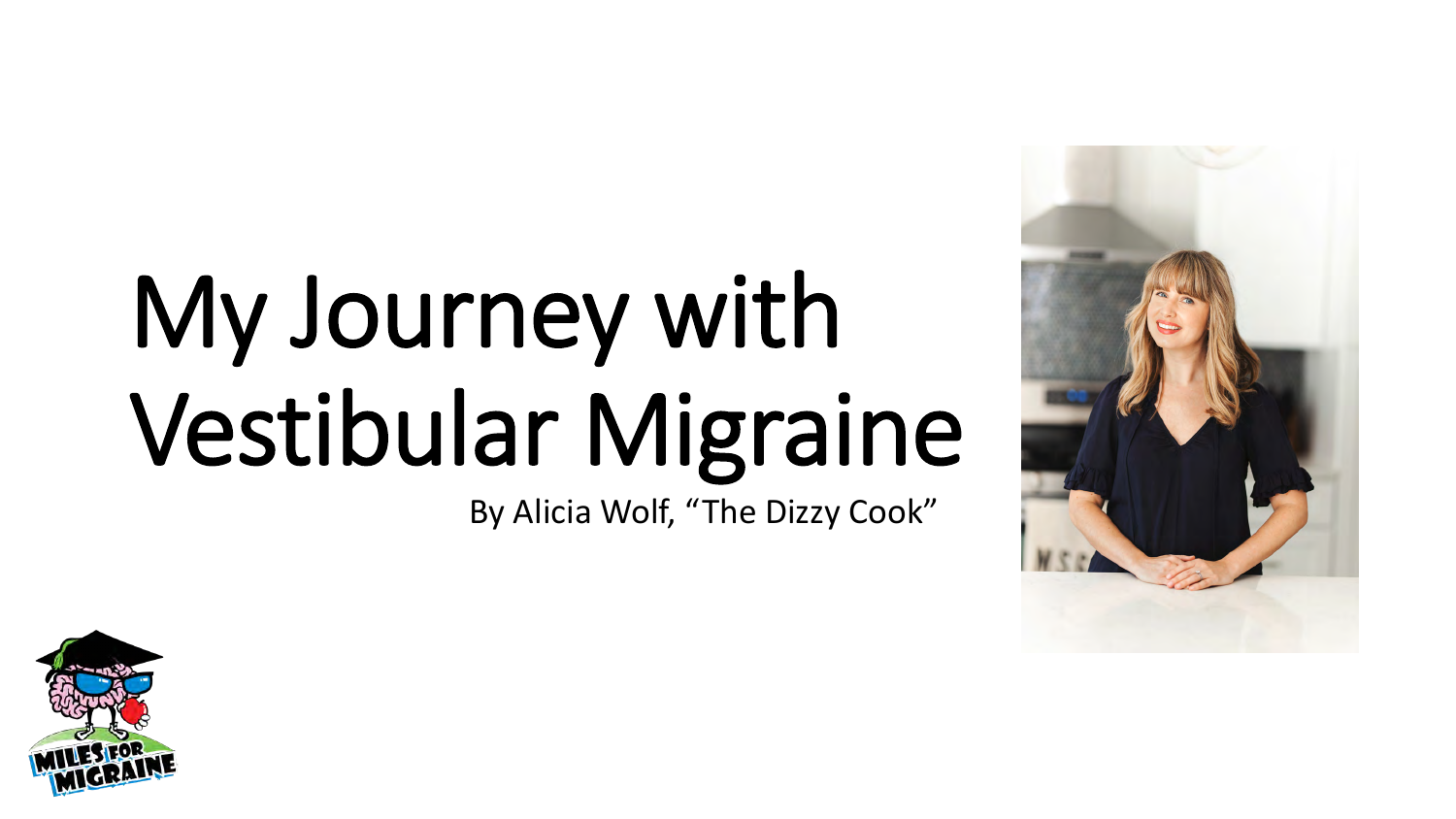## My "Weird" Vestibular Symptoms

- Dizziness and "walking on marshmallows"
- Anxiety followed
- Vertigo, disassociation, light sensitivity…oh my!
- I was misdiagnosed because it can come without head pain
- 7 doctors to get a diagnosis of "Vestibular Migraine"
- I lost my job because of VM

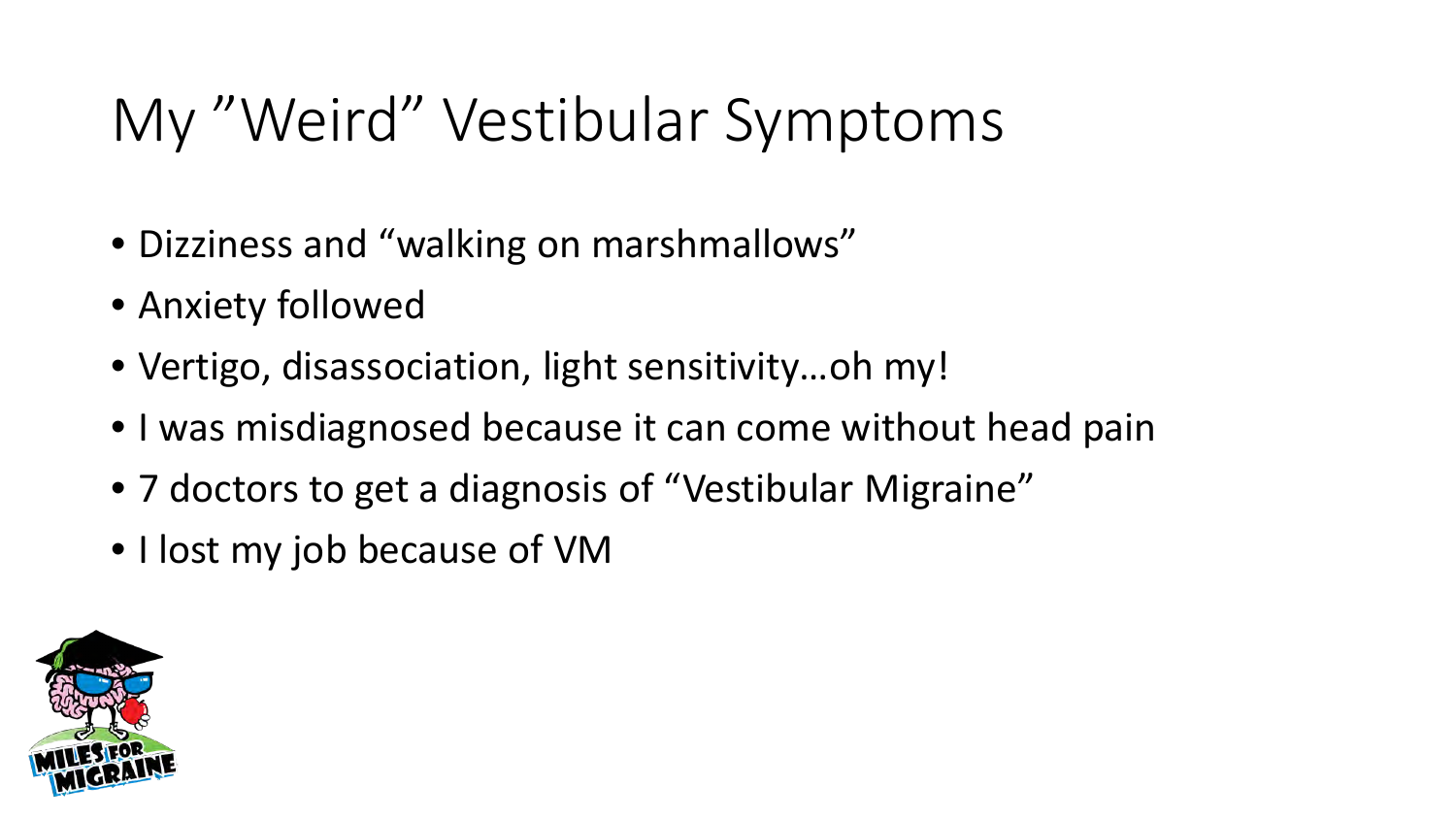### Life with Vestibular Migraine

- Grocery stores, restaurants, and long conversations can be hard
- Driving, walking, and working out become goals
- I have to constantly watch my trigger load
- My treatments are always changing what works one year may not work the next
- I will never be the same person I was before Vestibular Migraine
- There's not enough awareness

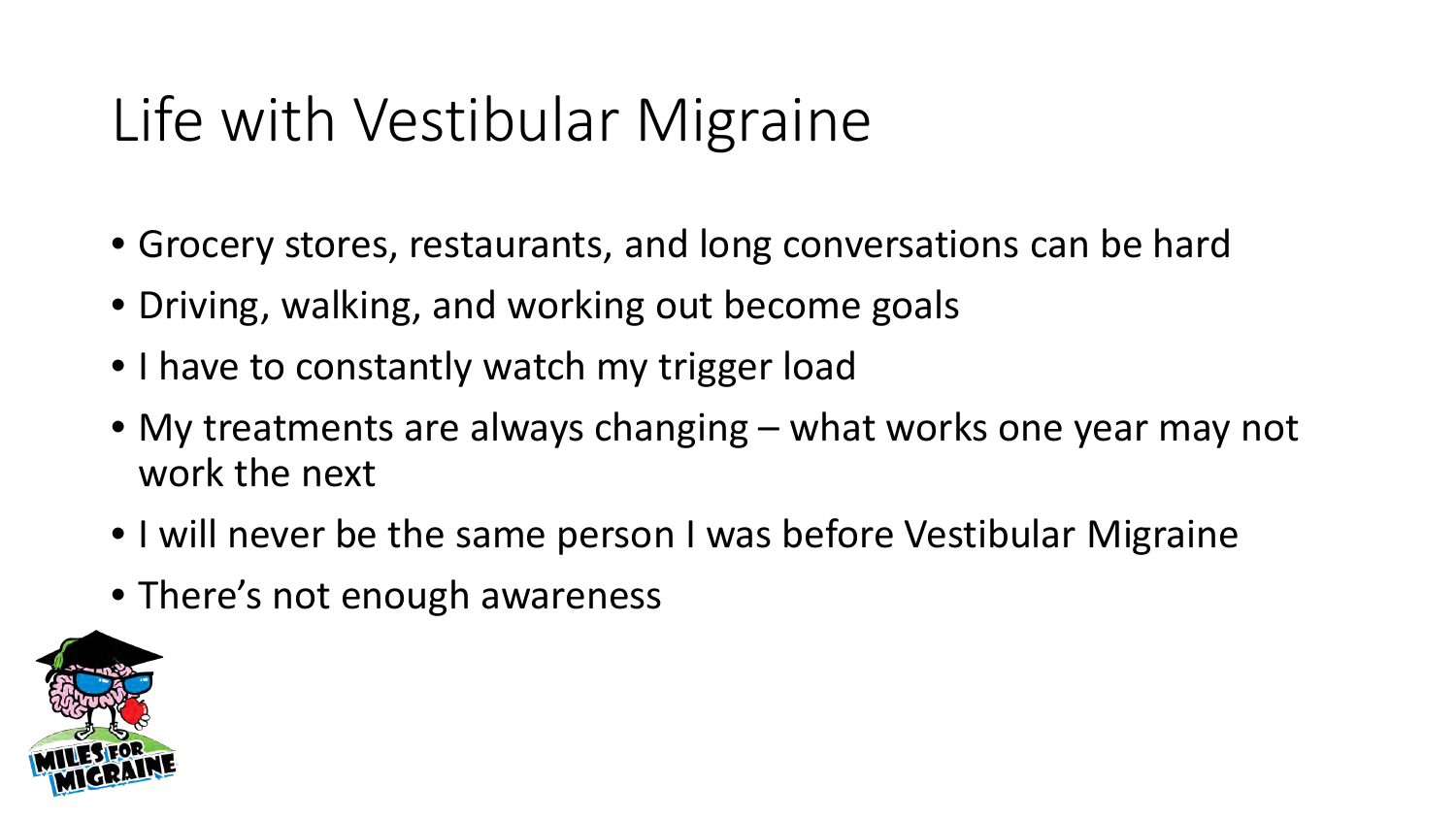#### It Does Get Better

- Advocate for yourself with physicians AND treatments
- You may need to travel or teleconference to find a doctor who understands this type of migraine
- Be willing to try new things
- Find a community and the \*right\* kind of support
- Be an advocate for VM talk about it, raise awareness, educate. The more you speak up, the more awareness this illness will get, the more it will be researched!